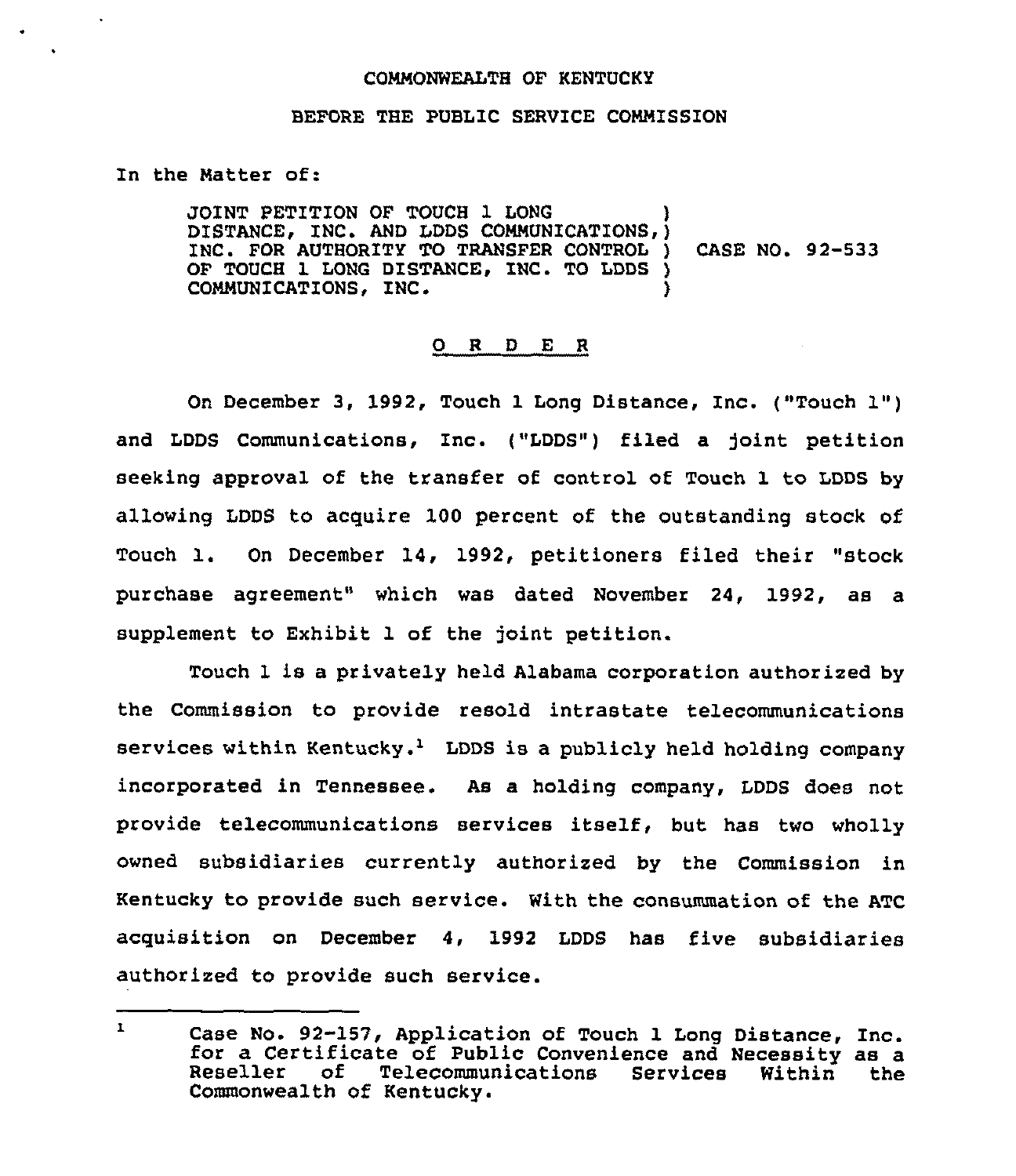Subsequent to the stock acquisition, Touch 1 will become a wholly owned subsidiary of LDDS and LDDS will continue to operate the subsidiary under the existing name and tariff on file with the Commission.

LDDS asserts that it has the necessary financial, technical, and managerial ability to operate Touch 1 and provide reasonable service. This ability, it contends, is demonstrated by its operation of existing Kentucky certified companies. LDDS also states that the transaction is in the public interest in that it will generate operating efficiencies enabling Touch 1 to increase profitability over time, invigorate competition in Kentucky and provide Touch 1 with substantial expertise and operational resources.

The proposed transfer is under the jurisdiction of this Commission and both KRS 278.020(4) and (5) apply. Pursuant to those sections, persons under the )urisdiction of the Commission are required to receive approval prior to the acquisition or transfer of ownership or control of a utility. The Commission finds that LDDS has the financial, technical, and managerial abilities, as demonstrated in its application, to provide reasonable service to Touch 1 customers and that the acquisition by LDDS from Touch 1 is for a proper purpose and is consistent with the public interest. The proposed acquisition is consistent with the requirements of KRS 278.020(4) and (5) and should be approved.

 $-2-$